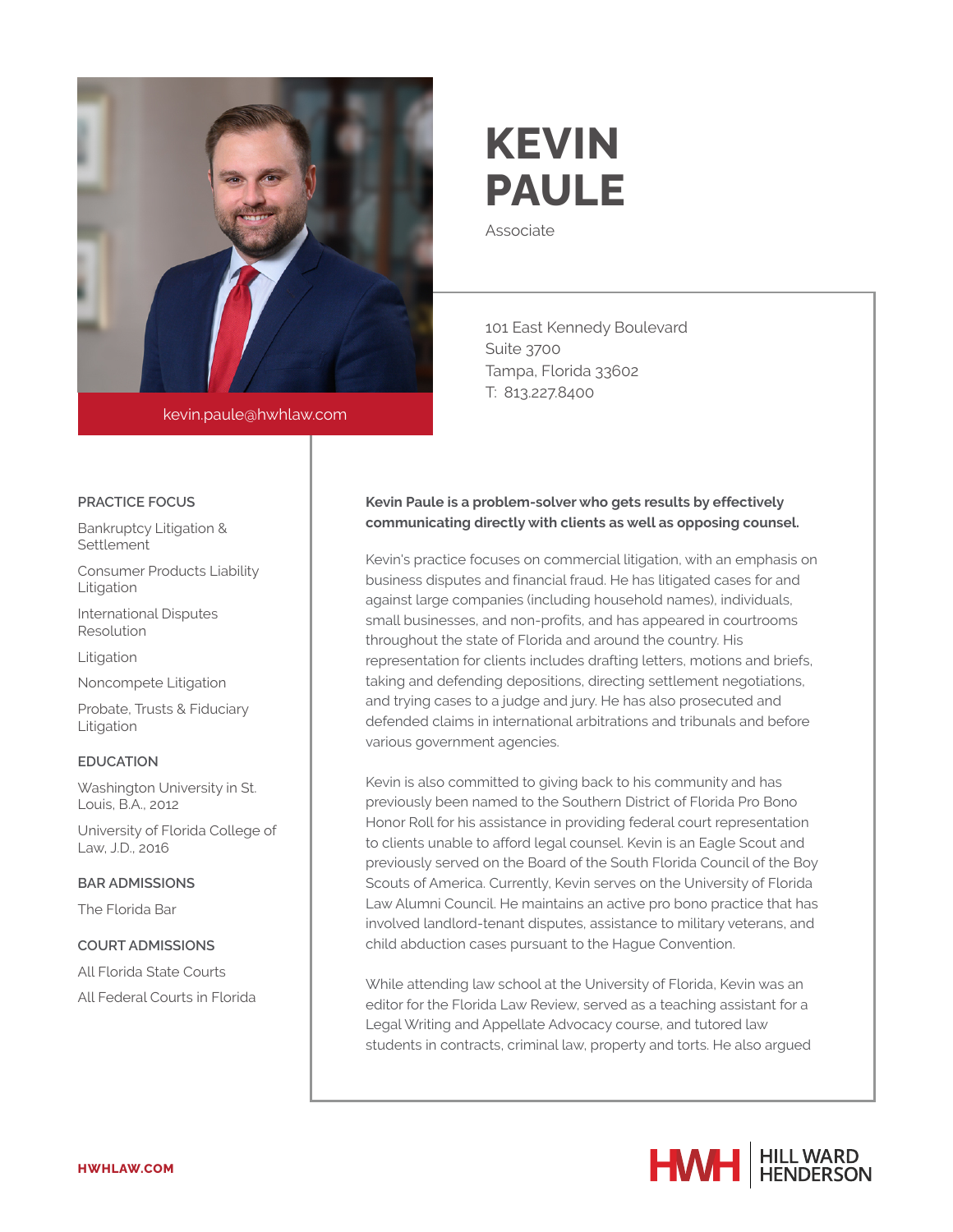# **KEVIN PAULE**

on behalf of the team that won the Global Antitrust Institute Invitational Moot Court competition in Washington, D.C. Prior to law school, Kevin played college baseball in St. Louis.

## **EXPERIENCE**

- Successfully defended a banking and financial institution and obtained summary judgment in a case where Plaintiff brought causes of action for aiding and abetting fraud and aiding and abetting breach of fiduciary duty based on a "reference letter" issued by the bank. [*Trust Real Estate Ventures, LLC v. Desnick, et al*., 2018 WL 4523333]
- Represented Chapter 7 bankruptcy trustee in complex matter involving a billion dollar Ponzi scheme, which was the largest criminal fraud scheme in the history of the Eastern District of California. Pursued actions against, among others, banking and financial institutions, a professional sports team, casinos, and government entities.
- Provided pre-suit advice to a banking and financial institution relating to wire transfers from a customer account as a result of unauthorized access to an e-mail account.
- Obtained dismissal of lawsuit against banking and financial institution which alleged failure to supervise employee facing allegations of undue influence and civil theft.
- Obtained favorable settlement for a client faced with seven-figure default judgment as a result of the failure to timely respond to complaint.
- Represented a high-profile government official in a breach of contract action in South Florida.
- Represented the manufacturer of electronic gaming machines in a class action.
- Obtained favorable settlement for probate estate in matter involving a purportedly lost will.
- Represented companies in wrongful death actions, including rental car companies, tire manufacturers, and manufacturer of all-terrain vehicles.